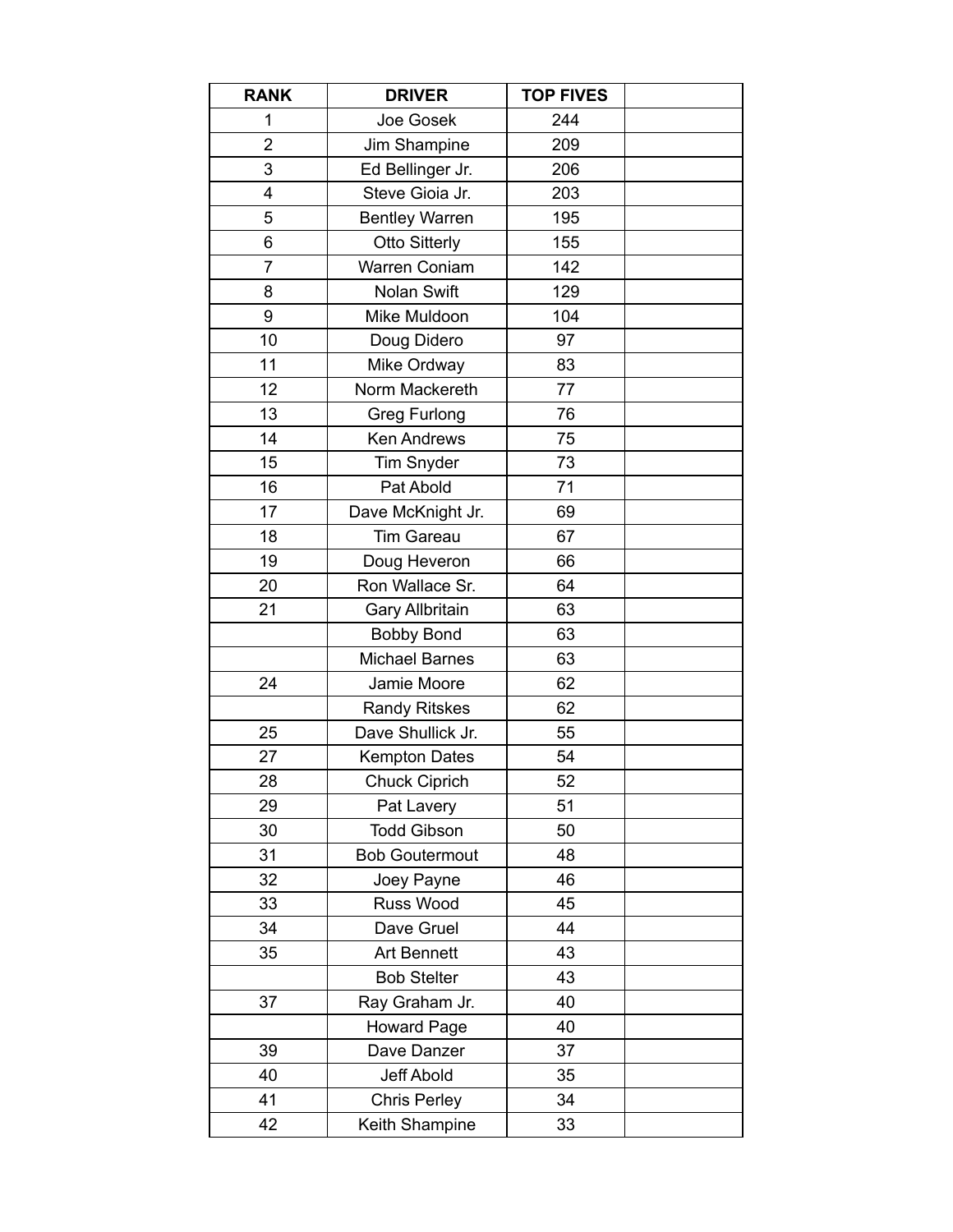| 43 | Dan Soule                | 32 |  |
|----|--------------------------|----|--|
| 44 | <b>Todd Stowell</b>      | 31 |  |
|    | Jim Cheney               | 31 |  |
|    | <b>Fred Graves</b>       | 31 |  |
|    | <b>Brian Herb</b>        | 31 |  |
|    | <b>Jim Winks</b>         | 31 |  |
| 49 | <b>Jeff West</b>         | 29 |  |
|    | <b>Baldy Baker</b>       | 29 |  |
| 51 | Wayne Landon             | 28 |  |
|    | Dave Shullick Sr.        | 28 |  |
| 53 | John Spencer             | 27 |  |
| 54 | Dave Paul                | 26 |  |
| 55 | Jack Murphy              | 24 |  |
|    | Den Wheeler              | 24 |  |
|    | <b>Gary Morton</b>       | 24 |  |
|    | <b>Brandon Bellinger</b> | 24 |  |
| 59 | Jerry Curran             | 23 |  |
| 60 | John Logan               | 22 |  |
|    | <b>Mike Lichty</b>       | 22 |  |
| 62 | <b>Cliff Graves</b>      | 21 |  |
|    | Nolan Johncock           | 21 |  |
|    | Don MacLaren             | 21 |  |
|    | Dan Connors Jr.          | 21 |  |
| 66 | Shawn Muldoon            | 19 |  |
|    | Tim Jedrzejek            | 19 |  |
| 68 | Kenny Bell               | 18 |  |
| 69 | Dave Trytek              | 17 |  |
| 70 | Rob Barnhardt            | 16 |  |
|    | Mark Letcher             | 16 |  |
|    | Mike Rizzo               | 16 |  |
|    | Bob Smith (Ohio)         | 16 |  |
| 74 | Craig Rayvals            | 15 |  |
|    | Davey Hamilton           | 15 |  |
| 76 | Ron Lux                  | 14 |  |
|    | Stephen Gioia III        | 14 |  |
|    | Michael Muldoon          | 14 |  |
| 79 | Jeff Holbrook            | 13 |  |
|    | Jack Conley              | 13 |  |
|    | Jim Gresley              | 13 |  |
|    | Nelson Ward              | 13 |  |
|    | Leon Wieske              | 13 |  |
|    | <b>Garry Witter</b>      | 13 |  |
|    | <b>Bobby Magner</b>      | 13 |  |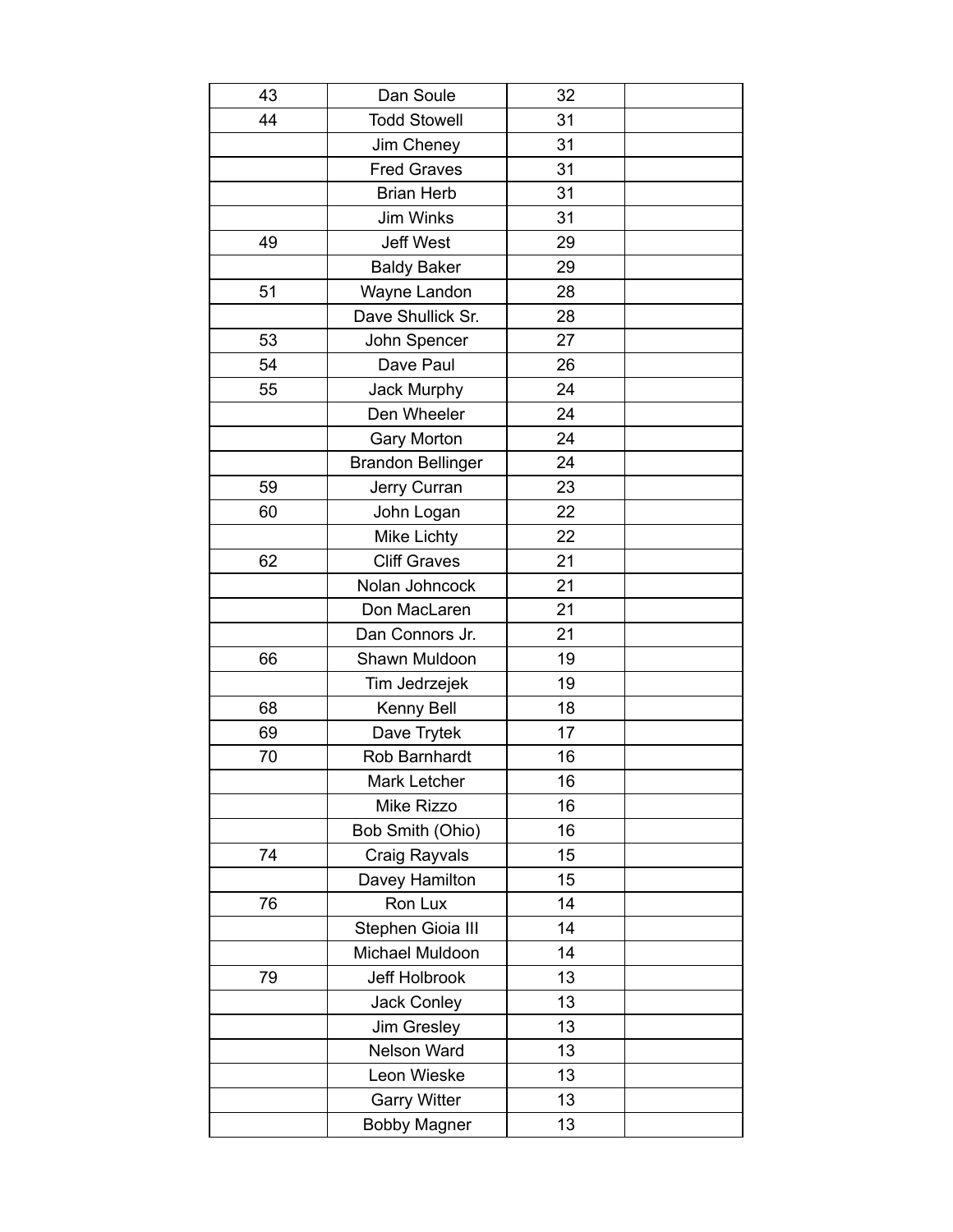|     | Shaun Gosselin         | 13             |  |
|-----|------------------------|----------------|--|
| 87  | Kody Graham            | 12             |  |
|     | Dean Hoag              | 12             |  |
|     | <b>Tyler Thompson</b>  | 12             |  |
| 90  | John Clapham           | 11             |  |
|     | Gordon Johncock        | 11             |  |
|     | Mike McLaughlin        | 11             |  |
|     | Jerry O'Neil           | 11             |  |
|     | Ed Thompson            | 11             |  |
|     | Lou Cicconi            | 11             |  |
| 96  | <b>Gordon Dukes</b>    | 10             |  |
|     | Gene Lee Gibson        | 10             |  |
|     | <b>Jack Greedy</b>     | 10             |  |
|     | <b>Timmy Nelson</b>    | 10             |  |
|     | <b>Nick Rowe</b>       | 10             |  |
|     | <b>Sammy Sessions</b>  | 10             |  |
|     | Mark Sammut            | 10             |  |
| 103 | Joe Paeno              | 9              |  |
|     | <b>Gary Reichert</b>   | 9              |  |
|     | Eldon Schrader         | 9              |  |
| 106 | <b>Scott Martel</b>    | 8              |  |
|     | Dick Batchelder        | 8              |  |
|     | Lee Bliss              | 8              |  |
|     | Ken Fisher             | 8              |  |
|     | <b>Bud Johnson</b>     | 8              |  |
|     | Tom Lesson             | 8              |  |
|     | <b>AJ Michaels</b>     | 8              |  |
|     | Ken Williamson         | 8              |  |
|     | <b>Tim Devendorf</b>   | 8              |  |
| 115 | <b>Shannon Groves</b>  | $\overline{7}$ |  |
|     | Joe Hylwka             | $\overline{7}$ |  |
|     | Bryan Osgood           | 7              |  |
|     | Larry Record           | $\overline{7}$ |  |
|     | Tom York               | 7              |  |
|     | <b>Charlie Schultz</b> | $\overline{7}$ |  |
|     | Tim Ice                | 7              |  |
|     | Aric Iosue             | $\overline{7}$ |  |
|     | Alison Sload           | 7              |  |
| 124 | Lew Bannister          | 6              |  |
|     | Jim Gray               | 6              |  |
|     | Dick Jerrett Jr        | 6              |  |
|     | Terry Johnson          | 6              |  |
|     | Jamie Letcher          | 6              |  |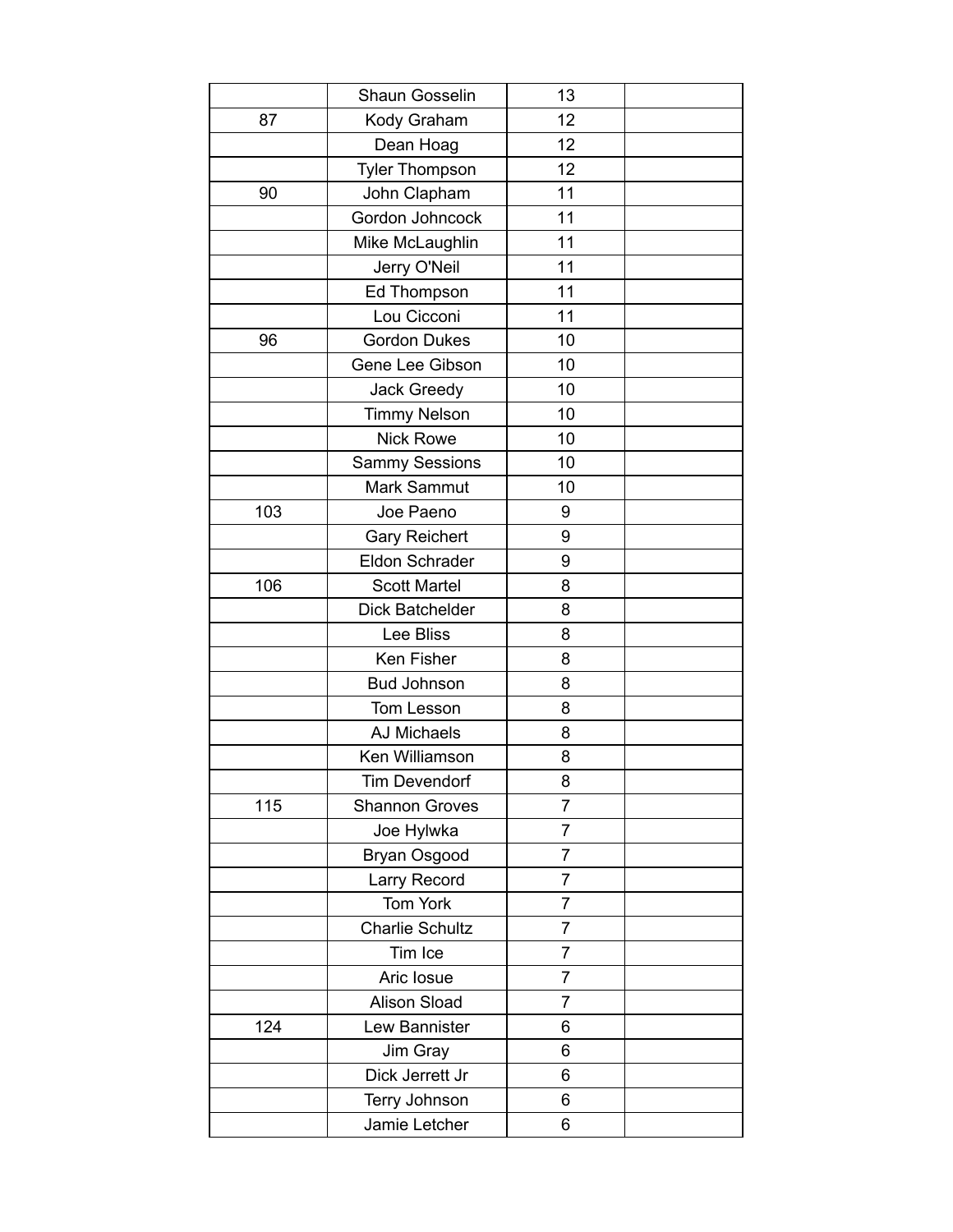|     | Joe Martincic           | 6                       |  |
|-----|-------------------------|-------------------------|--|
|     | Don Rammage             | 6                       |  |
|     | Doug Syer               | 6                       |  |
|     | <b>Jack Thomas</b>      | 6                       |  |
|     | <b>Billy Yuma</b>       | 6                       |  |
|     | <b>Brian Sweeney</b>    | 6                       |  |
| 135 | <b>Billy Blum</b>       | 5                       |  |
|     | Andy Brown              | 5                       |  |
|     | Harvey Lennox           | 5                       |  |
|     | <b>Brian Sobus</b>      | 5                       |  |
|     | Jeff Locke              | 5                       |  |
|     | <b>Ben Seitz</b>        | 5                       |  |
|     | Joey Moriarty           | 5                       |  |
|     | <b>Trent Stephens</b>   | 5                       |  |
| 143 | Sammy Carista           | $\overline{4}$          |  |
|     | Harry Jones             | 4                       |  |
|     | <b>Bobby Pierce</b>     | $\overline{4}$          |  |
|     | Nokie Fornoro           | 4                       |  |
|     | Jason Spaulding         | 4                       |  |
|     | Keith Gilliam           | 4                       |  |
|     | <b>Bobby Santos III</b> | 4                       |  |
|     | Moe Lilje               | 4                       |  |
|     | <b>Mike Bruce</b>       | 4                       |  |
| 152 | <b>Bobby Baker</b>      | 3                       |  |
|     | <b>Bernie Bellinger</b> | 3                       |  |
|     | John McRae              | 3                       |  |
|     | <b>Jack Nichols</b>     | 3                       |  |
|     | Doug Saunier            | 3                       |  |
|     | Ollie Silva             | 3                       |  |
|     | Dave Thomas             | 3                       |  |
|     | Ray Wright              | 3                       |  |
|     | Al Wood                 | 3                       |  |
|     | Johnny Payne            | 3                       |  |
|     | <b>Bobby Dawson</b>     | 3                       |  |
|     | Mike Ordway Jr.         | 3                       |  |
|     | Lou LeVea Jr.           | 3                       |  |
| 165 | Doug Kells              | $\overline{\mathbf{c}}$ |  |
|     | John Benson Sr.         | $\overline{2}$          |  |
|     | Ken Bartholomew         | $\overline{c}$          |  |
|     | Russ Brown              | $\overline{2}$          |  |
|     | Jerry Buskey            | $\overline{2}$          |  |
|     | Don Diffendorf          | $\overline{\mathbf{c}}$ |  |
|     | Mike Douglas            | $\overline{2}$          |  |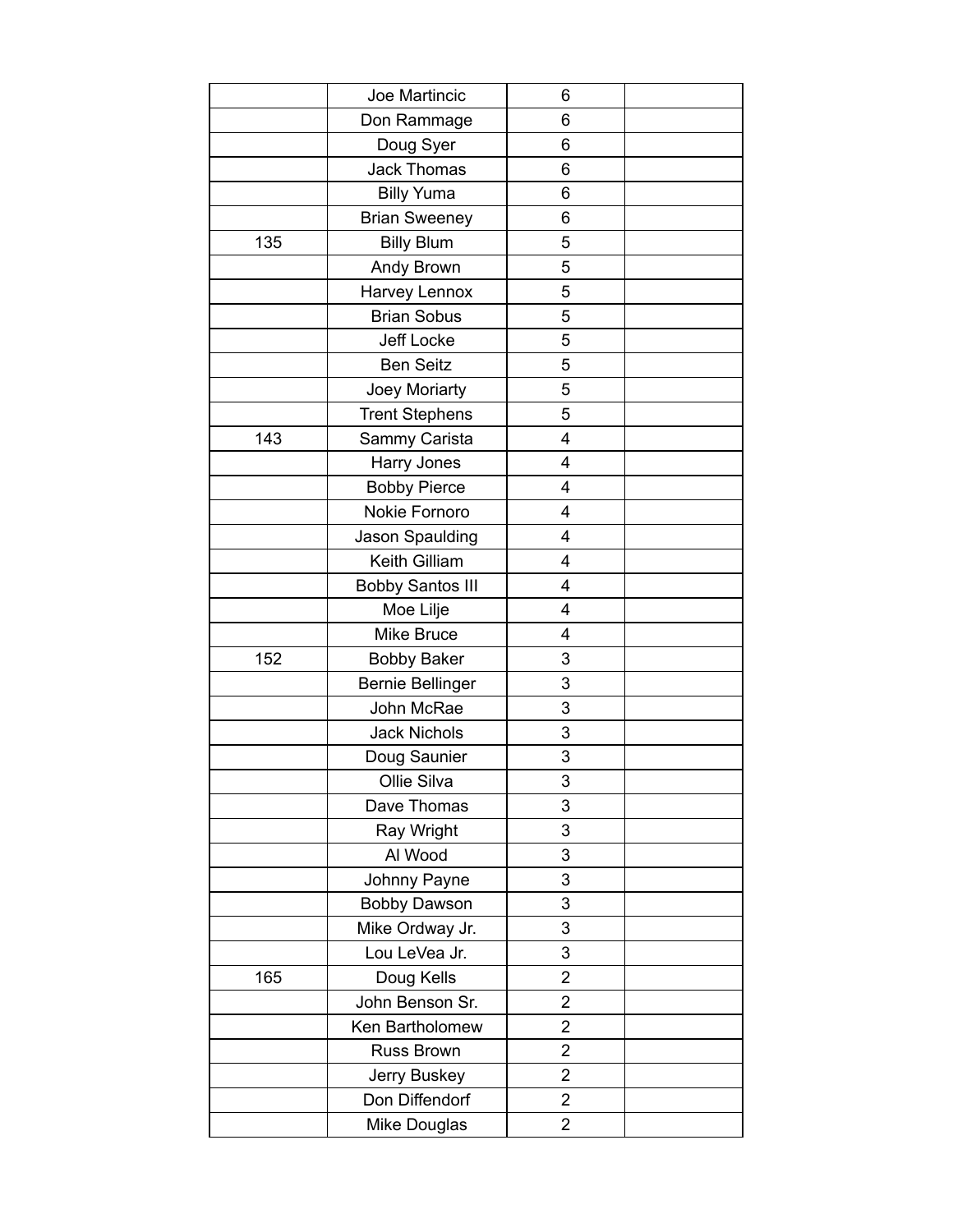|     | Casey Jones            | $\overline{2}$          |  |
|-----|------------------------|-------------------------|--|
|     | <b>Eric Lewis</b>      | $\overline{\mathbf{c}}$ |  |
|     | Art Reynolds           | $\overline{2}$          |  |
|     | Mike Schoeberlein      | $\overline{2}$          |  |
|     | <b>Bill Sharkey</b>    | $\overline{2}$          |  |
|     | Carl Tiberio           | $\overline{2}$          |  |
|     | Mike Brubaker          | $\overline{2}$          |  |
|     | Joe Hawksby Jr.        | $\overline{2}$          |  |
|     | Johnny Benson Jr.      | $\overline{2}$          |  |
|     | Ryan Coniam            | $\overline{2}$          |  |
|     | Dave Cliff             | $\overline{2}$          |  |
|     | Logan Rayvals          | $\overline{2}$          |  |
|     | Max McLaughlin         | $\overline{c}$          |  |
|     | <b>Jack Patrick</b>    | $\overline{2}$          |  |
| 186 | Nate Boutwell Sr.      | 1                       |  |
|     | <b>Bill Cromb</b>      | 1                       |  |
|     | Dick Dickson           | 1                       |  |
|     | <b>Bill Peri</b>       | 1                       |  |
|     | <b>Rick Wentorth</b>   | 1                       |  |
|     | Vern LaFave            | 1                       |  |
|     | Geoff Bodine           | 1                       |  |
|     | Howie Brown            | 1                       |  |
|     | <b>Buck Buckley</b>    | 1                       |  |
|     | John Bush              | 1                       |  |
|     | Paul Clark             | 1                       |  |
|     | Peppy Cone             | 1                       |  |
|     | Dick Good              | 1                       |  |
|     | Ron Graves             | 1                       |  |
|     | Russ Gray              | 1                       |  |
|     | <b>Billy Hughes</b>    | 1                       |  |
|     | Gary Lulg              | 1                       |  |
|     | <b>Billy Keppler</b>   | 1                       |  |
|     | Dave Lair              | 1                       |  |
|     | Rat Lane               | 1                       |  |
|     | <b>Bruno Marcheson</b> | 1                       |  |
|     | Wayne McGuire          | 1                       |  |
|     | Mike Osite             | 1                       |  |
|     | Joe Petro              | 1                       |  |
|     | Wayne Root             | 1                       |  |
|     | Norm Rust              | 1                       |  |
|     | Ray Sand Sr.           | 1                       |  |
|     | Howie Scannell         | 1                       |  |
|     | <b>Bob Seelman</b>     | 1                       |  |
|     |                        |                         |  |